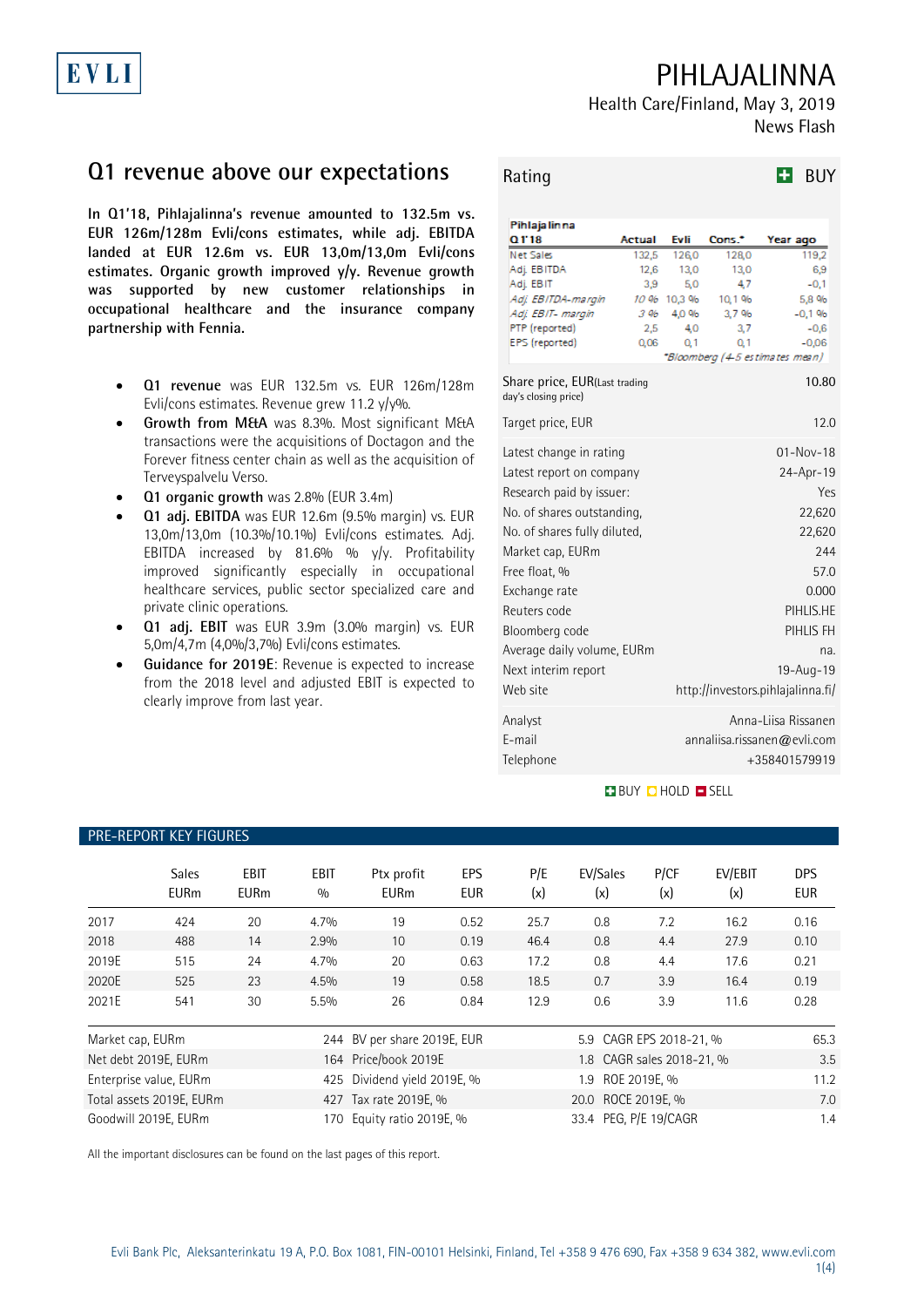#### Important Disclosures

Evli Research Partners Plc ("ERP") uses 12-month target prices. Target prices are defined by utilizing analytical techniques based on financial theory including (but not limited to) discounted cash flow analysis and comparative valuation. The selection of valuation methods depends on different circumstances. Target prices may be altered on the basis of new information coming to light in the underlying company or changes in interest rates, changes in foreign exchange rates, other securities prices or market indices or outlook for the aforementioned factors or other factors that may change the conditions of financial markets. Recommendations and changes by analysts are available at https://research.evli.com/JasperAllModels.action?authParam=key;461&tauthParam=x;G3rNagWrtf7K&tauthType=3 Investment recommendations are defined as follows: Target price compared to share price Recommendation<br>  $\leq$  -10 % < -10 % SELL  $-10 - (+10) \%$  HOL<br>  $> 10 \%$  RIJY  $> 10 \frac{0}{0}$ ERP's investment recommendation of the analyzed company is updated at least 2 timer per year. 60% 53% 50% 39% 40% 30% 20% 8% 10% 0% Sell Hold Buy

The graph above shows the distribution of ERP's recommendations of companies under coverage in 1st of February 2019. If recommendation is not given, it is not mentioned here.

#### Name(s) of the analyst(s): Rissanen

This research report has been prepared by Evli Research Partners Plc ("ERP" or "Evli Research"). ERP is a subsidiary of Evli Bank Plc. Production of the investment recommendation has been concluded on [03.05.2019, 8:10]. This report has been published on [25.04.2019, 9:05].

None of the analysts contributing to this report, persons under their guardianship or corporations under their control have a position in the shares of the company or related securities.

The date and time for any price of financial instruments mentioned in the recommendation refer to the previous trading day's closing price(s) unless otherwise stated in the report.

Each analyst responsible for the content of this report assures that the expressed views accurately reflect the personal views of each analyst on the covered companies and securities. Each analyst assures that (s)he has not been, nor are or will be, receiving direct or indirect compensation related to the specific recommendations or views contained in this report.

Companies in the Evli Group, affiliates or staff of companies in the Evli Group, may perform services for, solicit business from, hold long or short positions in, or otherwise be interested in the investments (including derivatives) of any company mentioned in the publication or report.

Neither ERP nor any company within the Evli Group have managed or co-managed a public offering of the company's securities during the last 12 months prior to, received compensation for investment banking services from the company during the last 12 months prior to the publication of the research report.

ERP has signed an agreement with the issuer of the financial instruments mentioned in the recommendation, which includes production of research reports. This assignment has a limited economic and financial impact on ERP and/or Evli. Under the assignment ERP performs services including, but not limited to, arranging investor meetings or –events, investor relations communication advisory and production of research material.

ERP or another company within the Evli Group does not have an agreement with the company to perform market making or liquidity providing services.

For the prevention and avoidance of conflicts of interests with respect to this report, there is an information barrier (Chinese wall) between Investment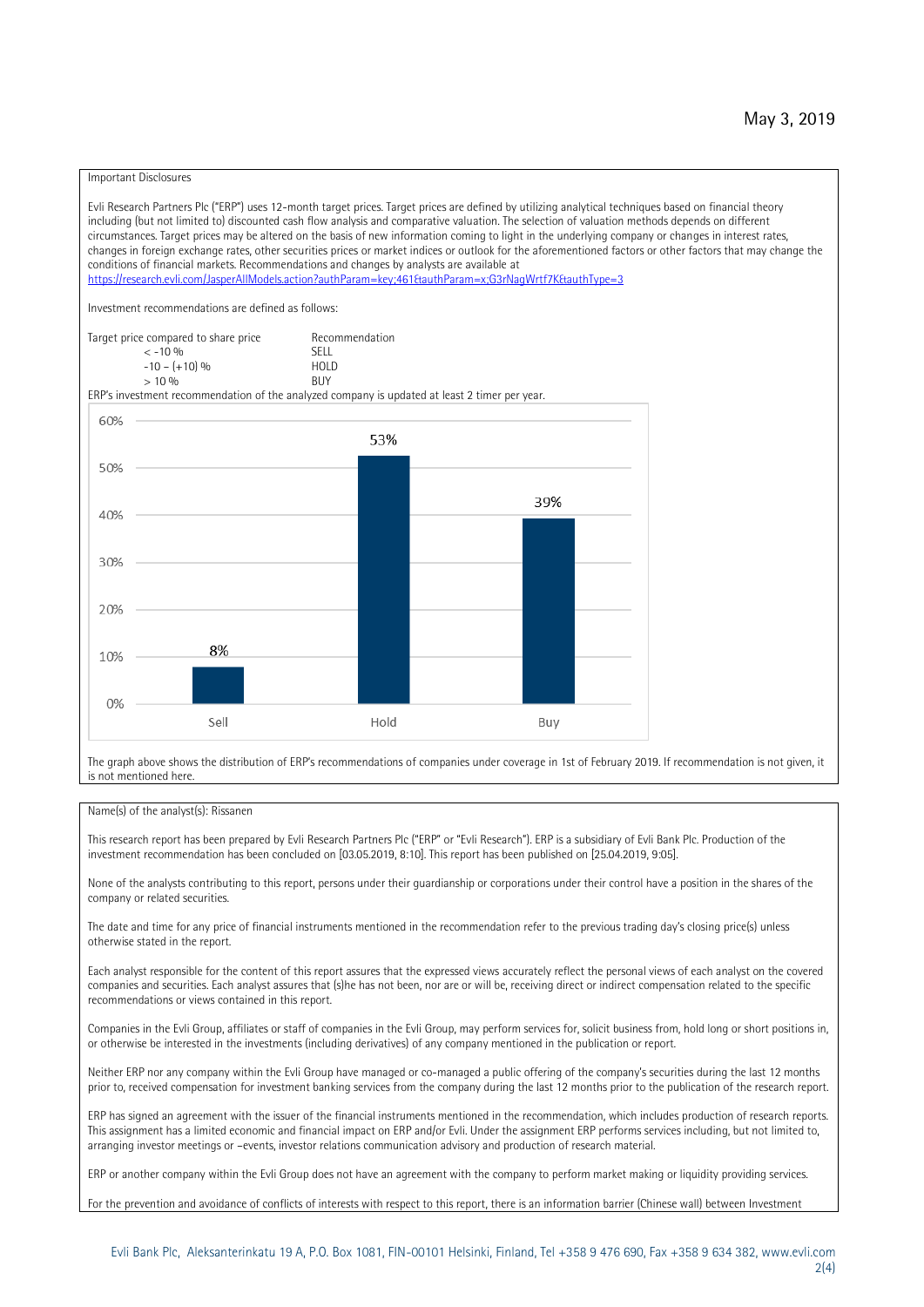Research and Corporate Finance units concerning unpublished investment banking services to the company. The remuneration of the analyst(s) is not tied directly or indirectly to investment banking transactions or other services performed by Evli Bank Plc or any company within Evli Group.

This report has not been disclosed to the company prior to its dissemination.

This report is provided and intended for informational purposes only and may not be used or considered under any circumstances as an offer to sell or buy any securities or as advice to trade any securities.

This report is based on sources ERP considers to be correct and reliable. The sources include information providers Reuters and Bloomberg, stock-exchange releases from the companies and other company news, Statistics Finland and articles in newspapers and magazines. However, ERP does not guarantee the materialization, correctness, accuracy or completeness of the information, opinions, estimates or forecasts expressed or implied in the report. In addition, circumstantial changes may have an influence on opinions and estimates presented in this report. The opinions and estimates presented are valid at the moment of their publication and they can be changed without a separate announcement. Neither ERP nor any company within the Evli Group are responsible for amending, correcting or updating any information, opinions or estimates contained in this report. Neither ERP nor any company within the Evli Group will compensate any direct or consequential loss caused by or derived from the use of the information represented in this publication.

All information published in this report is for the original recipient's private and internal use only. ERP reserves all rights to the report. No part of this publication may be reproduced or transmitted in any form or by any means, electronic, mechanical, photocopying, recording or otherwise, or stored in any retrieval system of any nature, without the written permission of ERP.

This report or its copy may not be published or distributed in Australia, Canada, Hong Kong, Japan, New Zealand, Singapore or South Africa. The publication or distribution of this report in certain other jurisdictions may also be restricted by law. Persons into whose possession this report comes are required to inform themselves about and to observe any such restrictions.

Evli Bank Plc is not registered as a broker-dealer with the U. S. Securities and Exchange Commission ("SEC"), and it and its analysts are not subject to SEC rules on securities analysts' certification as to the currency of their views reflected in the research report. Evli Bank is not a member of the Financial Industry Regulatory Authority ("FINRA"). It and its securities analysts are not subject to FINRA's rules on Communications with the Public and Research Analysts and Research Reports and the attendant requirements for fairness, balance and disclosure of potential conflicts of interest. This research report is only being offered in U.S. by Auerbach Grayson & Company, LLC (Auerbach Grayson) to Major U.S. Institutional Investors and is not available to, and should not be used by, any U.S. person or entity that is not a Major U.S. Institutional Investor. Auerbach Grayson is a broker-dealer registered with the U.S. Securities and Exchange Commission and is a member of the FINRA. U.S. entities seeking more information about any of the issuers or securities discussed in this report should contact Auerbach Grayson. The securities of non-U.S. issuers may not be registered with or subject to SEC reporting and other requirements.

ERP is not a supervised entity but its parent company Evli Bank Plc is supervised by the Finnish Financial Supervision Authority.